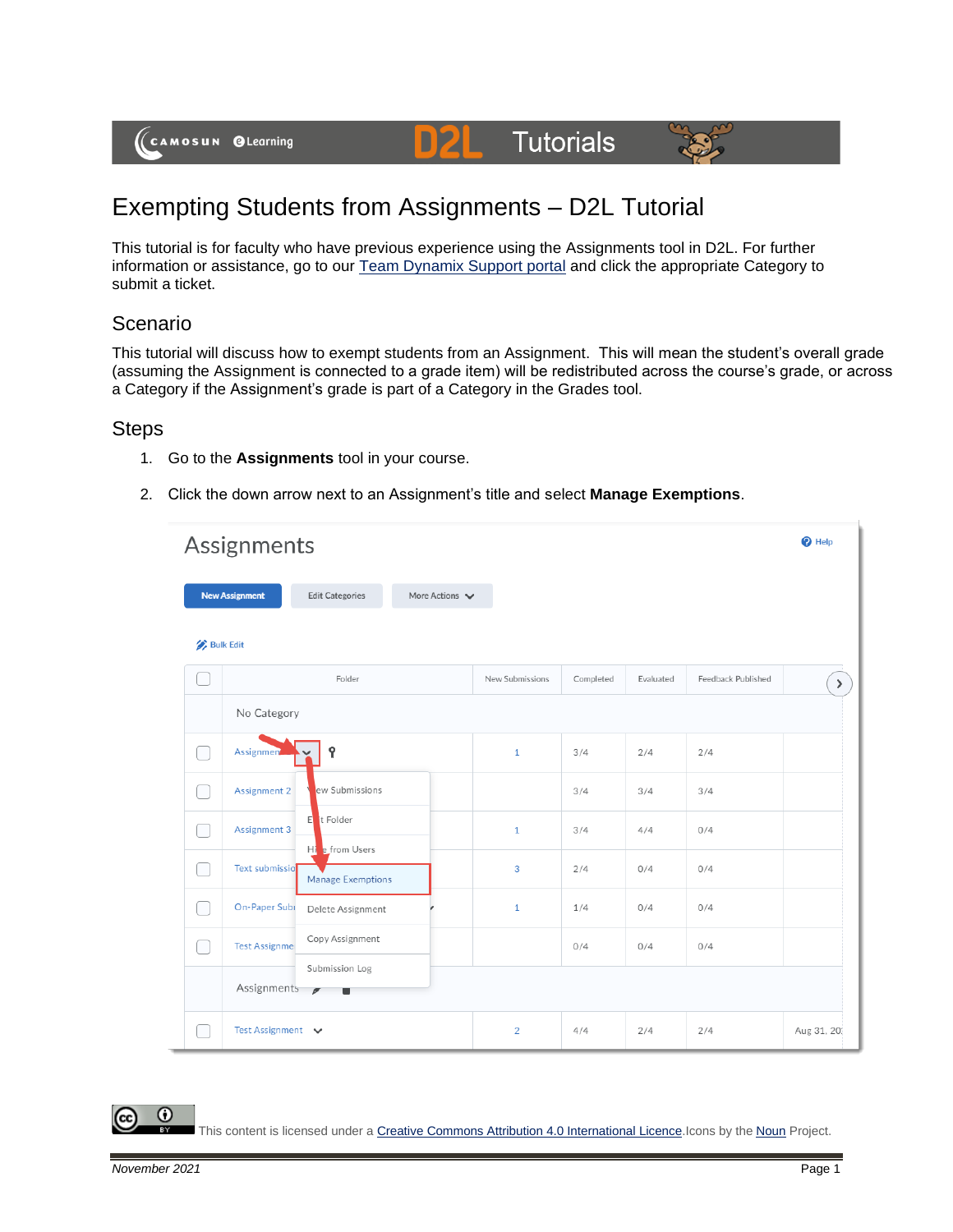3. Select the student(s) you wish to be exempted from the Assignment and click **Exempt**. Click the X at the top right to return to the main Assignments area.

| Exempt from Assignment 1 |                                |                     |                    |                        |  |  |  |
|--------------------------|--------------------------------|---------------------|--------------------|------------------------|--|--|--|
|                          | <b>Exempt</b><br>Exemp ions: 1 | Unexempt            |                    | $\alpha$<br>Search For |  |  |  |
|                          |                                | <b>Display Name</b> | Org Defined Id     | <b>Exempt Status</b>   |  |  |  |
|                          |                                | Student, Training01 | training.student01 | Exempt                 |  |  |  |
|                          |                                | Student, Training02 | training.student02 |                        |  |  |  |
|                          |                                | Student, Training03 | training.student03 |                        |  |  |  |
|                          |                                | Student, Training04 | training_four      |                        |  |  |  |
|                          | <b>Exempt</b>                  | Unexempt            |                    |                        |  |  |  |

4. The student(s) will now see that they are **Exempted** from the Assignment. They will also show as **Exempt** in the related Grade Item in the Grades tool (in Enter Grades). And if you delete their exemption from the Grades tool, that "unexemption" will also show up in the Assignment tool (in other words, the Grades tool and Assignments tool talk to each other with regards to exemptions!)

| Assignments         |                        |       |                          | $\bigcirc$ Help |
|---------------------|------------------------|-------|--------------------------|-----------------|
| <b>View History</b> |                        |       |                          |                 |
| Folder              | Completion Status      | Score | <b>Evaluation Status</b> | ≻               |
| No Category         |                        |       |                          |                 |
| Assignment 1        | Exempted               |       |                          |                 |
| Assignment 2        | 1 Submission, 1 File   |       |                          |                 |
| Assignment 3        | 6 Submissions, 6 Files |       |                          |                 |

**Student View** of Assignments when Exempted:

This content is licensed under [a Creative Commons Attribution 4.0 International Licence.I](https://creativecommons.org/licenses/by/4.0/)cons by the [Noun](https://creativecommons.org/website-icons/) Project.

 $\odot$